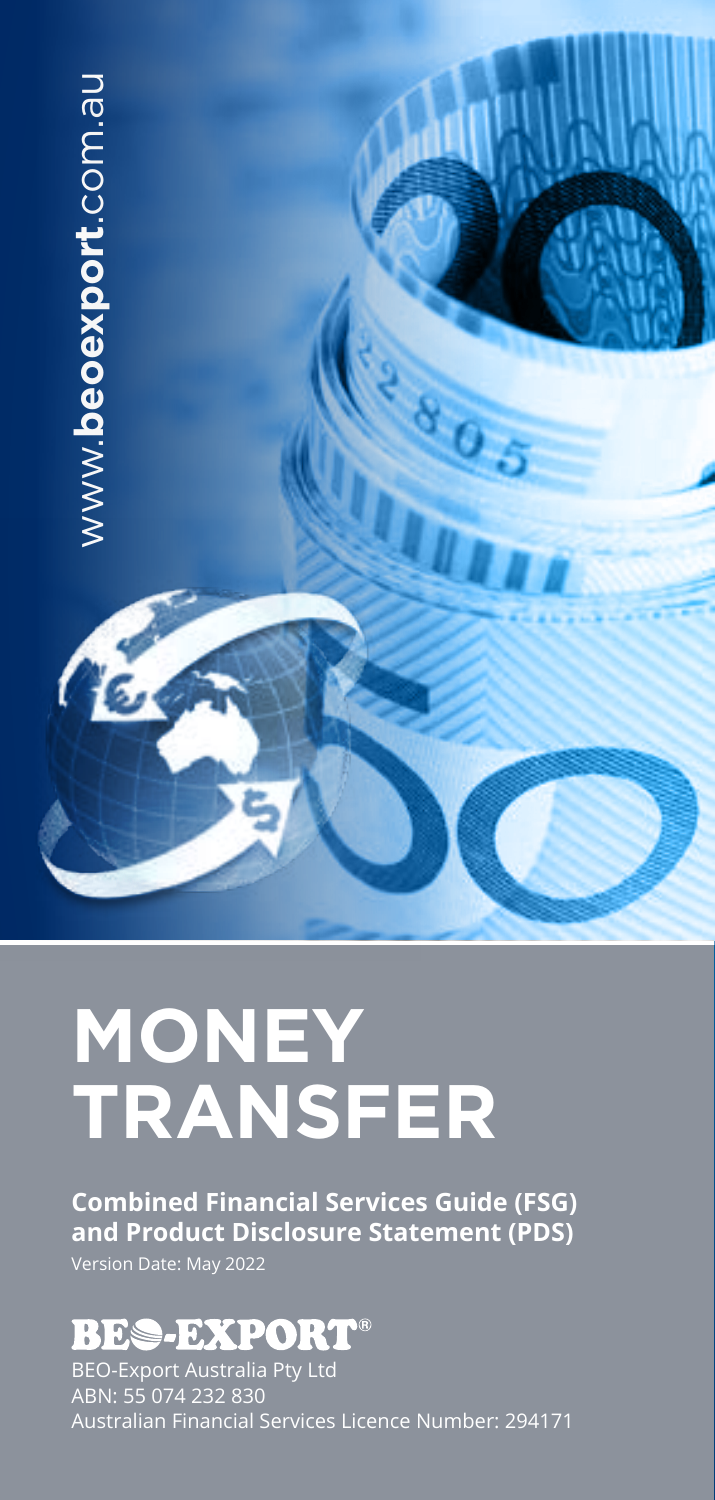## **CONTENTS**

| 1. |                                                                      |  |
|----|----------------------------------------------------------------------|--|
| 2. |                                                                      |  |
| 3. | On whose behalf are we acting when we provide our services to you? 3 |  |
| 4. | What services and products are we authorised to provide to you? 4    |  |
| 5. |                                                                      |  |
| 6. |                                                                      |  |
| 7. |                                                                      |  |
|    |                                                                      |  |
| 1. |                                                                      |  |
| 2. |                                                                      |  |
| 3. | What are the risks related to using the money transfer service  7    |  |
| 4. | What are the costs involved in using this money transfer service? 7  |  |
| 5. |                                                                      |  |
| 6. |                                                                      |  |
| 7. | Other characteristics of the product, rights, terms and conditions,  |  |
| 8. |                                                                      |  |
| 9. |                                                                      |  |
|    |                                                                      |  |
|    |                                                                      |  |
|    |                                                                      |  |
|    |                                                                      |  |
|    |                                                                      |  |
|    | Appendix 1 - Schedule of Fees and Charges 12                         |  |
| a) | How are we paid when transferring money from Australia?  12          |  |
| b) | How are we paid when transferring money to Australia? 14             |  |
|    |                                                                      |  |

Prepared 16 May 2022 by the product issuer, BEO-Export (Australia) Pty Ltd (**we**, **us**, **our**, **BEO-Export**). We authorise distribution of this document by our Authorised Representatives.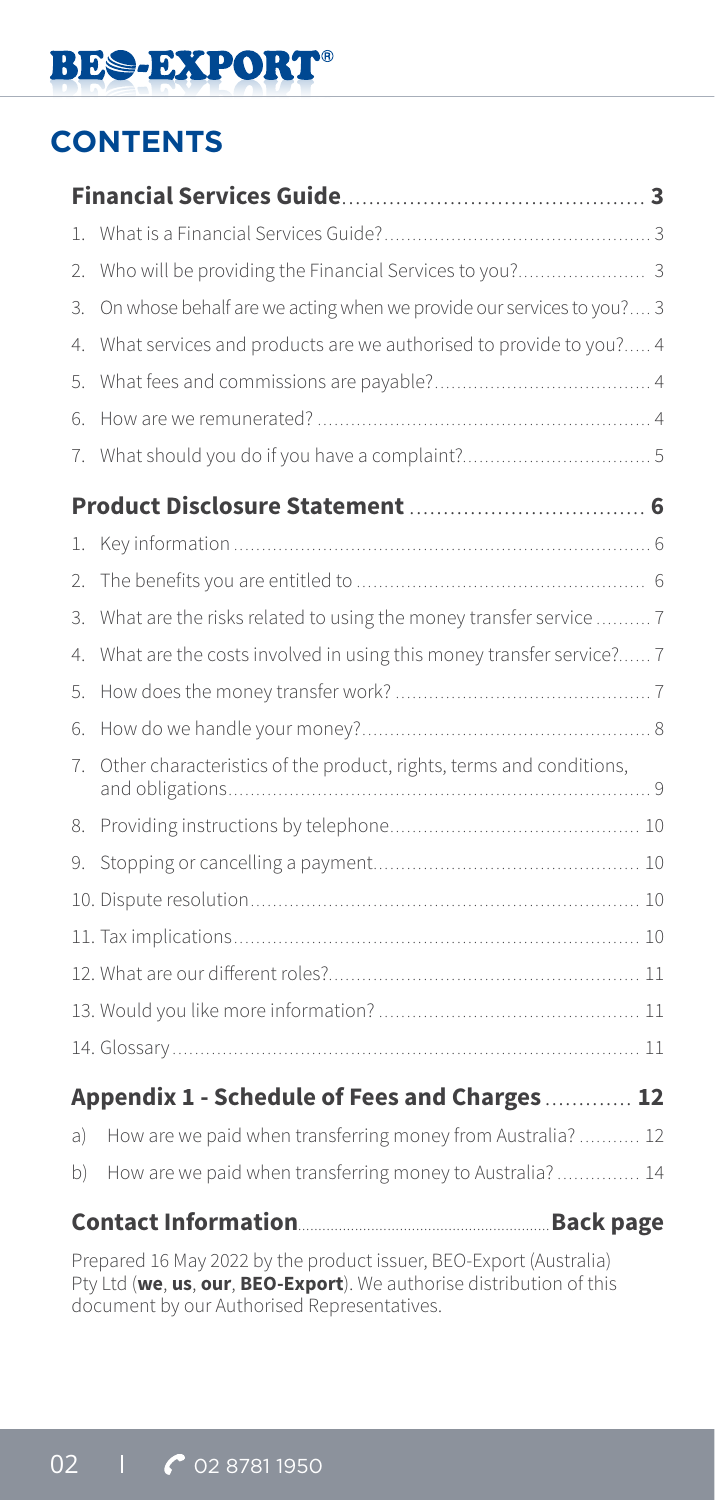### **FINANCIAL SERVICES GUIDE**

#### 1. What is a Financial Services Guide?

This Financial Services Guide (FSG) is an important document to help you understand and decide if you wish to use the financial services we are able to offer you. It provides you with information about "BEO-Export" and the services we provide. Its purpose is to educate you, before we provide a financial service, on matters including:

- who we are and how we can be contacted.
- what services and products we are authorised to provide to you;
- how we (and any other relevant parties) are paid; and
- who to contact if you have a complaint.

When we offer to arrange the issue of a financial product to you, we will also provide you with a Product Disclosure Statement (PDS). The PDS contains information about the product to assist you in making an informed decision about that product. The PDS forms the second part of this document.

### 2. Who will be providing the Financial Services to you?

#### **The Licensee**

BEO-Export is the holder of the Australian Financial Services Licence *(AFSL: 294171)* and is responsible for the financial product advice that its representatives provide to you and the dealing and market-making (quoting rates) which its representatives do on BEO-Export's behalf.

BEO-Export is also responsible for the content and distribution of this FSG (and PDS).

You can instruct us to provide you with our services by:

- a) visiting one of our branches;
- b) contacting us via the internet; or
- c) contacting us via telephone.

Our Head Office contact details are as follows:

BEO-Export Australia Pty Limited - ABN 55 074 232 830 Mail: PO Box 932 Liverpool BC NSW 1871 Australia Tel: 02 8781 1950 www.beoexport.com.au - info@beoexport.com.au

#### 3. On whose behalf are we acting when we provide our services to you?

As we are the product issuer, we are acting on our own behalf when we provide the services, and not on your behalf.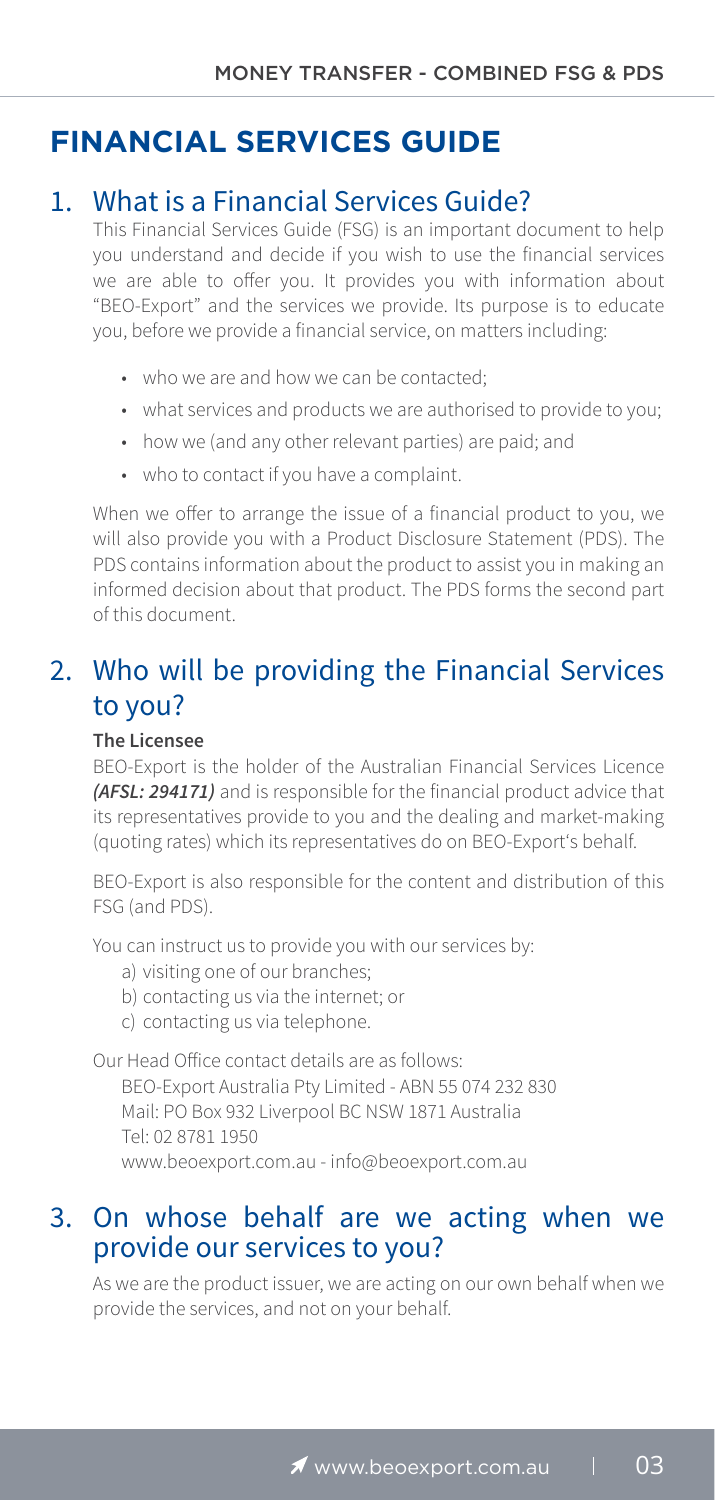

#### 4. What services and products are we authorised to provide to you?

BEO-Export is authorised to give you general advice in relation to "noncash payment products" and "foreign exchange contracts". Put simply, this involves advising you about our money transfer service.

BEO-Export is also authorised to deal in relation to those same products. This means that we can help you use our service fully and fill out the forms and undertake and complete the transactions for you. BEO-Export is also authorised to "make a market" for foreign exchange contracts. This happens when we quote our exchange rate prices to you. In providing our service, other financial issues may arise, such as how to invest money, or taxation issues. However, we are not authorised to provide advice relating to financial issues, or any other issues except those explained above. You should seek specific advice from the appropriate professionals if these issues are relevant to your objectives.

BEO-Export cannot provide you with personal advice. We can only give you general information, and cannot advise you in relation to your personal financial situation, circumstances or needs. A full description of the money transfer service is found on page 7 of this document.

If you have any further questions about how BEO-Export is able to assist you, please contact us.

#### 5. What fees and commissions are payable?

Please refer to Appendix 1 for BEO-Export's fees and charges, which also explains how we are paid when transferring money from and to Australia.

#### 6. How are we remunerated?

Our employees and our sole director are paid a salary, and no commission.

Our external agents, including Overseas Representatives, receive a percentage of the fees that are charged on any given transaction as set out in Appendix 1. Periodically, they receive from us a percentage of the fee we earn, which may range from 0% to 50%. They do not provide advice to you.

BEO-Export can sometimes earn income from a "spread". This is the gap between how much we can buy currency for (a wholesale rate) and how much we can sell currency to you for (like other FX businesses). On any particular transaction this spread income may range between 0% and 5% of the amount being transferred. Factors that contribute to the size of the margin are prevailing interest rates, currency availability, size of transaction, and foreign exchange market volatility. The less available (or liquid) the currency, or the higher the market volatility, or the smaller the transaction, the wider the spread is likely to be.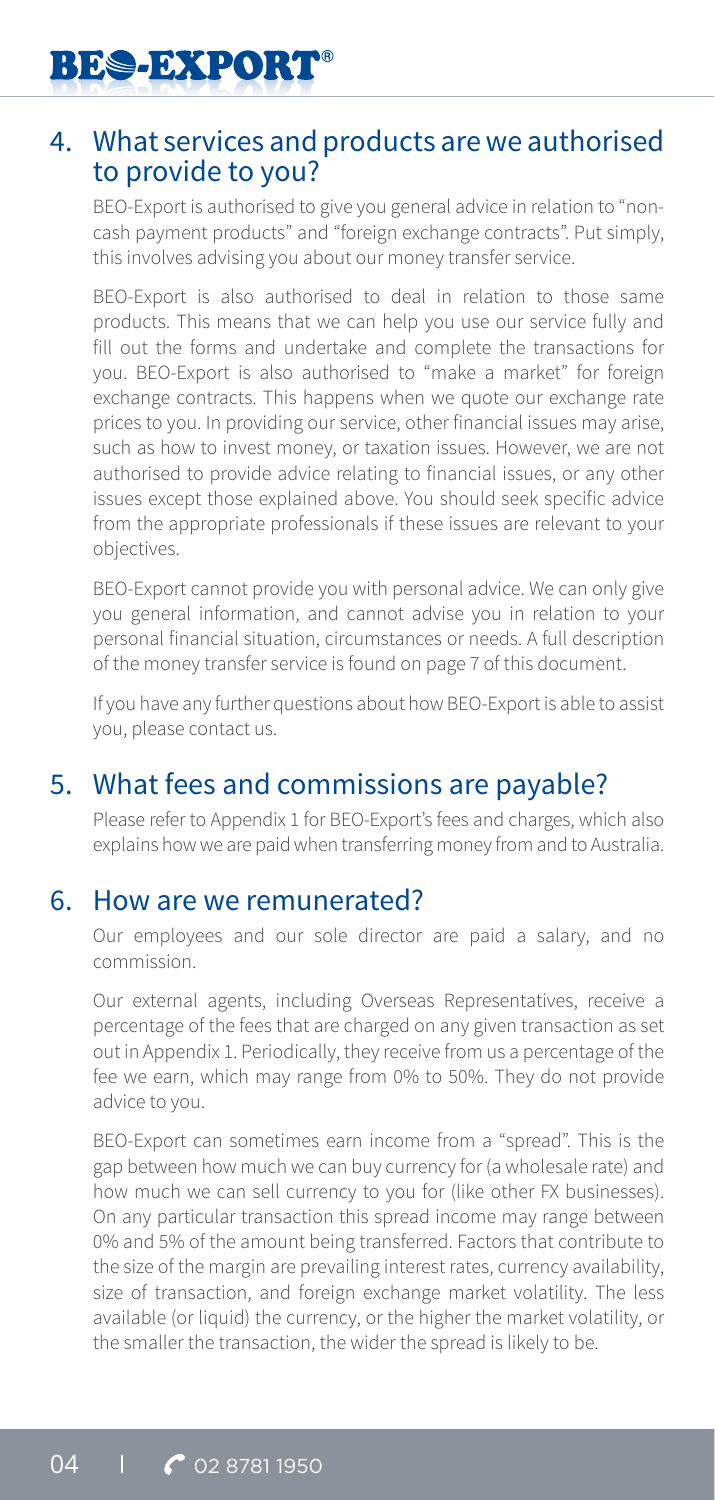#### **6. How are we remunerated** (continued)

We use Westpac Bank Foreign Exchange Rate Bank Sell - Cash to calculate the amount for cash payouts and Bank Sell - TT to calculate the payout amount for Transfers to Bank Accounts

By continuing to use our services, you agree that:

- All fees and charges received by us and described in this document (other than third party fees and charges) are a benefit given to us by you, in exchange for the market making and dealing services provided by us.
- We do not charge volume-based or asset-based fees for any advice we provide.
- You understand, consent to, authorise and direct us to charge you in this way.

You can request particulars of our remuneration within a reasonable time after you are given this FSG, and before any financial service is provided to you.

#### 7. What should you do if you have a complaint?

If you have a complaint about the service provided, you can:

Contact your BEO-Export representative and discuss your complaint.

If your complaint is not satisfactorily resolved within 14 days, please contact by telephone or in writing to Complaints Manager, using the details on the back page of this document, or by emailing complaints@beoexport.com

We will try and resolve your complaint quickly, fairly and within prescribed time frames.

If the complaint cannot be resolved to your satisfaction you have the right to refer the matter to an external complaints service, of which BEO-Export is a member: Member Number 10064

Australian Financial Complaints Authority GPO BOX 3, Melbourne, Victoria 3001 Toll Free: 1300 931 678

The Australian Securities and Investments Commission also has an Infoline: Phone (1300 300 630) which you may use to obtain information about your rights.

BEO-Export has arrangements in place to maintain adequate Professional Indemnity insurance as required by the Corporations Act. This insurance provides cover for claims made against it and its representatives including claims in relation to the conduct of representatives who no longer work for it but who did so at the time of the relevant conduct.

**Please retain this FSG for your reference and any future dealings with BEO-Export Australia Pty Ltd.**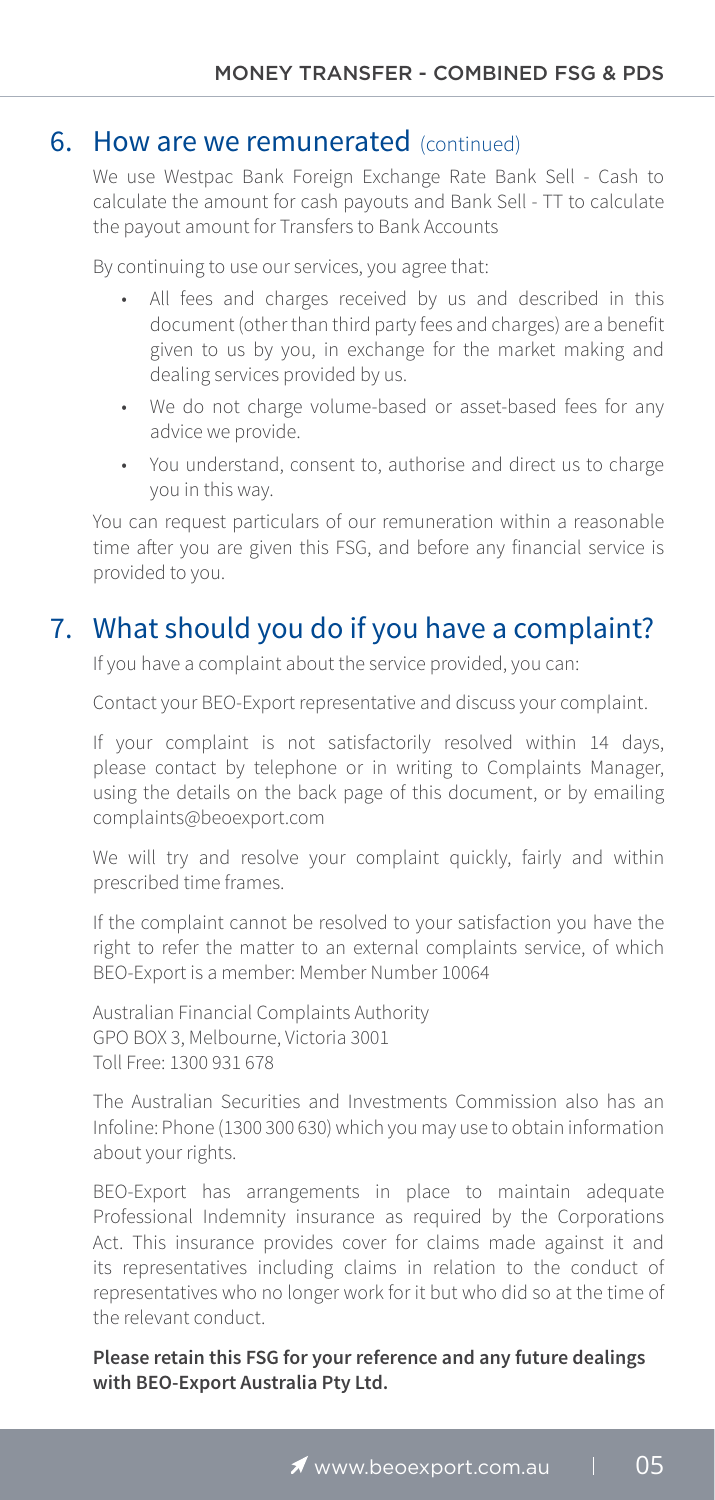## **PRODUCT DISCLOSURE STATEMENT**

BEO-Export Australia Pty Limited *(BEO-Export, we, us, our)* ABN 55 074 232 830, is the issuer of this product, AFSL number 294171.

Our contact details are on the back page of this combined document.

### 1. Key information

This Product Disclosure Statement (PDS) explains how our money transfer service operates. BEO-Export specialises in transferring money to the countries of former Yugoslavia but can also transfer funds to most other countries in the world by using the Telegraphic Transfer services of the various Australian and/or overseas banks/financial institutions.

| Main Benefits:       | Funds are transferred usually within 24 hours<br>of receipt, and low transaction fees                                  |
|----------------------|------------------------------------------------------------------------------------------------------------------------|
| Main risks:          | Delay in payment                                                                                                       |
| Product features:    | Financial entities in former Yugoslavia aid in<br>quick, cheap transfers to business associates,<br>friends and family |
| Costs:               | See 'What are the costs involved in using this<br>money transfer service?' on page 7                                   |
| Stopping a transfer: | You can cancel a transfer if you contact us<br>before it has been made has been made.<br>See Appendix 1.               |
| Warning:             | The information in this PDS does not take into<br>account your personal objectives, financial<br>situation or needs.   |

#### 2. The benefits you are entitled to are:

**Quick international money transfers** - We usually transfer your money immediately, or within 24 hours of receiving your funds. On rare occasions, the money transfer may take longer.

**Cheap fee structure** - We have competitive rates which are cheaper than most banks. See Appendix 1 for our fees.

You can be notified, if you request, when the funds have been collected by the recipient at the designated bank or from the Overseas Representative.occurs, due to the internal systems and controls that BEO-Export has in place. See the next section of this document for more detail on risks.

**Low-risk transaction** - Although there is a risk that your funds may be temporarily delayed or sent to the wrong person, this rarely occurs, due to the internal systems and controls that BEO-Export has in place. See the next section of this document for more detail on risks.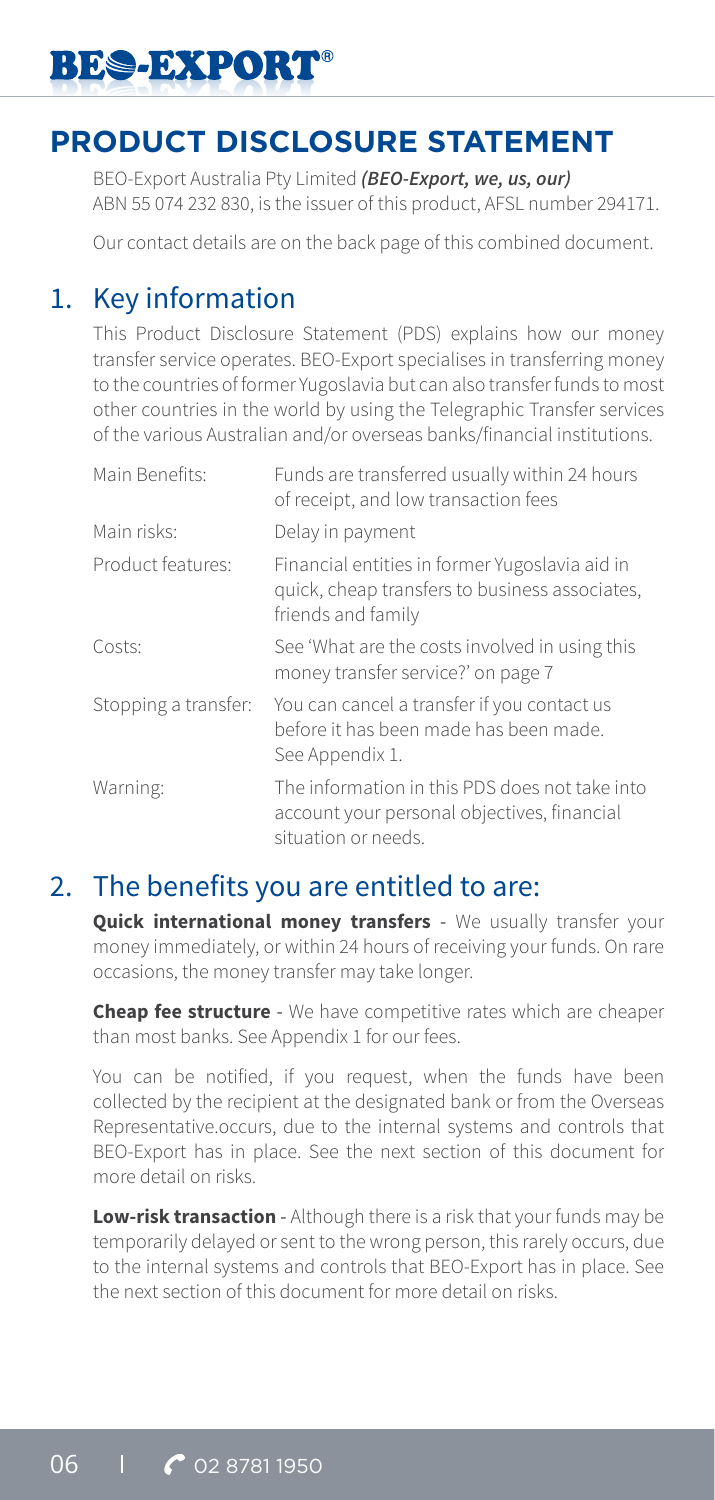#### 3. What are the risks related to using the money transfer service?

There is a risk that your transfer may be delayed or lost due to an event or incident of a sovereign, strategic, political or governmental nature in any of the countries in which we operate the money transfer service. In such an event, we would make every attempt to recover your money. If we executed the transfer, with knowledge that such an event or incident had occurred, and did not notify you of the additional risk when making the transfer, then we will refund your transfer, less the transfer fee.

There is a risk that your funds may be delayed or lost due to "force majeure". We will not provide a refund due to force majeure as defined in the case law of Australia. This includes catastrophic disasters, terrorist attacks and other events that affect the money transfer service.

#### 4. What are the costs involved in using this money transfer service?

The costs of the money transfer service are set out in Appendix 1. See section 6 of our FSG which explains how we earn a spread on prices we quote to you.

#### 5. How does the money transfer work?

#### **Money transfers from Australia**

Money is transferred in the following way:

Once we have provided you with a quote, and are satisfied with your identification, we can receive a payment from you. Our fee is then deducted, and the money is transferred overseas. BEO-Export (through its overseas network of agents) contacts the recipient, identifies and then pays the recipient. You can request to be notified of payout.

Due to the time difference, the money, once transferred, is usually available for payout to the recipient in a matter of hours, and at times instantaneously.

This process is usually completed within 24 hours from when we receive your funds (or, if paying by cheque, when it has cleared in our account). However, if the recipient chooses to open a different currency bank account, or if the Overseas Bank has a public holiday, or of there is some sort of international event or other unforeseen circumstance affecting the relevant banks, it may take a bit longer.

The BEO Cash Card operates in the same way – it is essentially a money transfer service we offer to clients of our related business, BEO-Travel. Instead of traveling with large sums of cash, a client of BEO travel can choose to transfer AUD to a nominated overseas currency account and can withdraw it from banks or from our agents overseas. See Appendix 1 for an explanation about how Cash Card customers are entitled to reduced costs.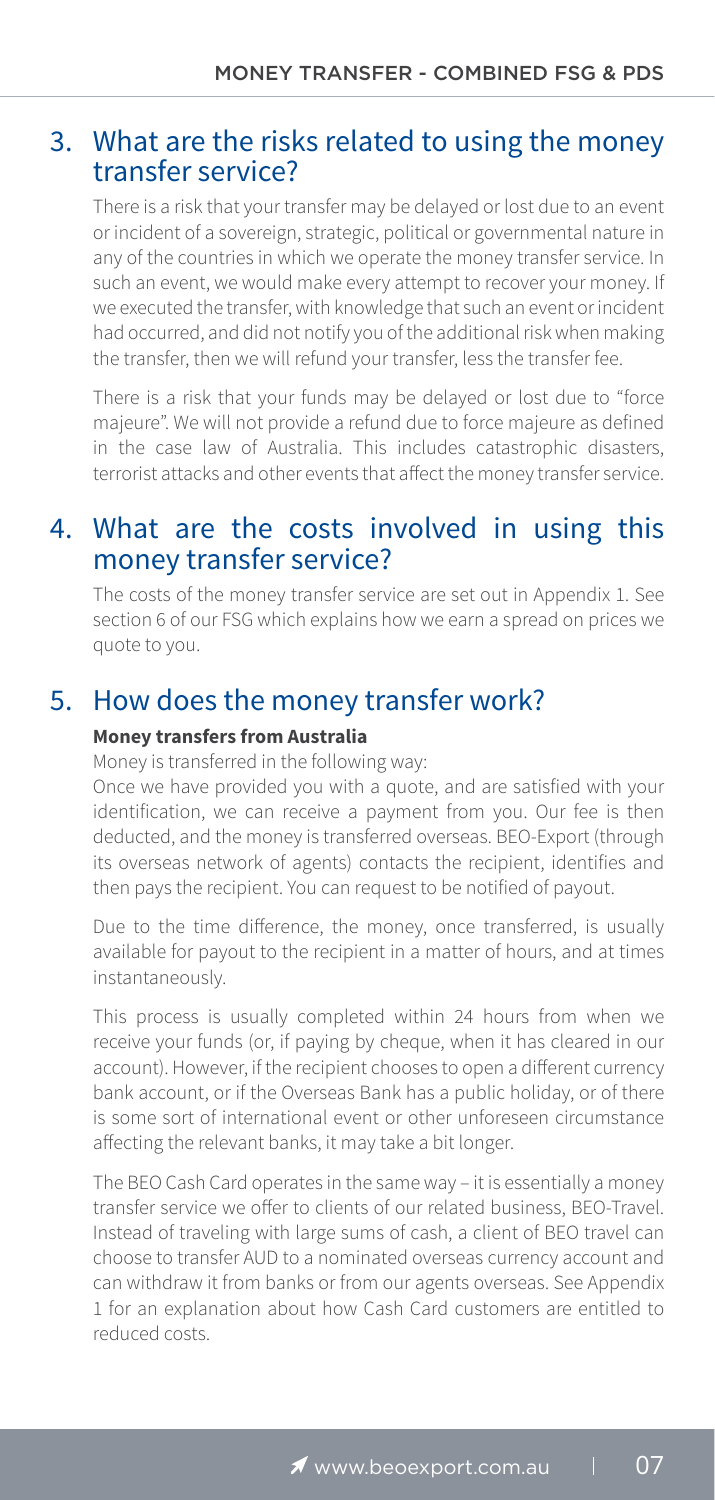#### 5. How does the money transfer work (continued)

#### **Money transfers to Australia**

Money is transferred in the following way: Payment is made in local currency or in Euros at one of the banks or Overseas Representatives.

The intended recipient in Australia receives money by direct deposit into their bank account or by collecting it in cash or by cheque at our offices. Amounts are paid out in Australian dollars and the Westpac Bank's exchange rate is used for payout calculations and conversions.

Our fee is a flat fee based upon the amount of Australian dollars that are paid out to the recipient, which is the client (see Appendix 1). The amount is paid in Australian dollars by deducting it from the amount sent after the exchange rate has been applied.

### 6. How do we handle your money?

All payments received by us are in Australian dollars only and payments by cheques are subject to bank clearance.

Payments are made to us either:

- At the BEO-Export head office or our agent offices by EFTPOS, credit card, cash, cheque or money order;
- A direct deposit to the BEO-Export trust accounts held with Australian banks.
- All payments made by BEO-Export to the intended recipient are made either:

By the recipient collecting the money from the Overseas Bank or BEO-Export's Oversees Representatives or via the post office services. Payouts are in Euros unless otherwise requested by you. Payments are rounded down to a multiple of 5 (as explained in section 7 below).

#### OR

Directly to their bank account using the Telegraphic Transfer services provided by the Australian and/or overseas banks/financial institutions.

Client money paid to us is deposited in a trust account used solely for the purpose of the money transfer. Payments are usually effected within 24 hours. The exchange rate used for calculations is obtained at the beginning of each business day and are valid until Westpac Bank updates its Foreign Exchange Rates.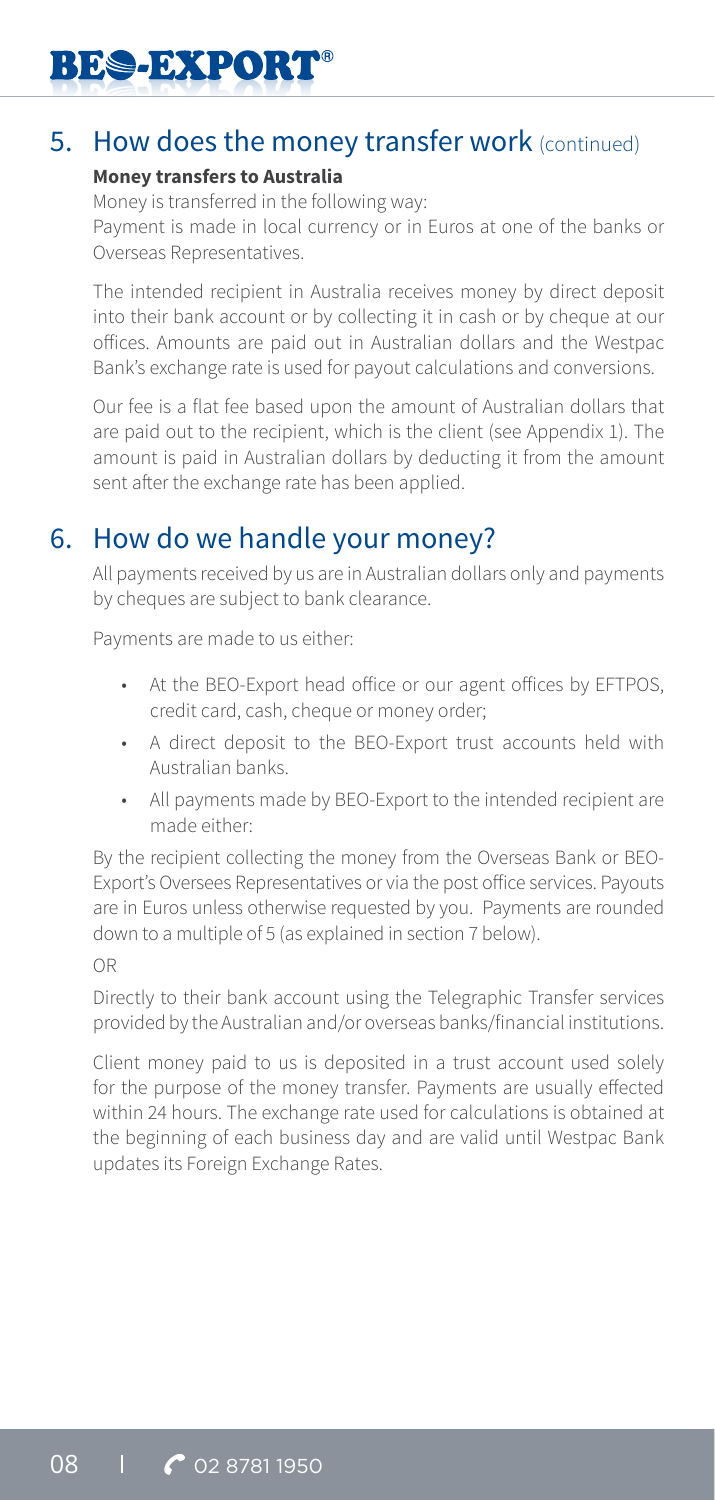### 7. Other characteristics of the product, rights, terms and conditions, and obligations

Please note - the banks that we deal with in Europe only pay out Euros in multiples of 5.

This means that you need to ask us to calculate exactly how much you should transfer, so that the amount received by the recipient overseas is a multiple of 5.

If you do not do this, and the exchanged amount is not a multiple of 5, it will be rounded down to the nearest multiple of five.

*For example, if you transfer \$110 AUD to our account and request that we send it to someone overseas, and the exchange rate is 0.6169, the conversion payout is 61.69 EUR (ie. \$110, less our \$10 fee = \$100 AUD. \$100 AUD x 0.6169 = 61.69 EUR). However, your intended recipient will only be paid 60 EUR. This can be avoided if you contact us before making the transfer. (This exchange rate is for illustrative purposes only.)* 

You must provide all information to us which we reasonably require to comply with any law in Australia or any other country. In particular, you must provide adequate identification before you can use the money transfer service.

We may delay, block or refuse to make a transfer or payment if we believe on reasonable grounds that making the payment may breach any law in Australia or any other country, and we will incur no liability if we do so.

We may disclose any information that you provide to the relevant authority where required by any law in Australia or any other country.

Unless you have disclosed to us that you are acting in trustee capacity or on behalf of another party, you warrant that you are acting on your own behalf when transacting with us.

When you use our money transfer service, you are promising that the payment of money to the recipient will not breach any law in Australia or any other country.

If we cannot send the payment directly to the beneficiary's bank, then we may need to use one of our Overseas Representatives to make the payment.

When you complete a money transfer, there are other terms and conditions that you will need to read and understand, before authorising the transfer. They are usually provided to you at the same time as this PDS, and we can provide them again to you if you request, at no charge. If you transfer money without visiting one of our branches, our Terms and Conditions are found on our website, www.beoexport.com.au. If you don't have internet access, we can post you the Terms and Conditions (free of charge) at your address.

Information that is not materially adverse to you is subject to change and may be updated via our website. You can go to our website, or request a paper copy free of charge. See the back page of this document for contact and website details.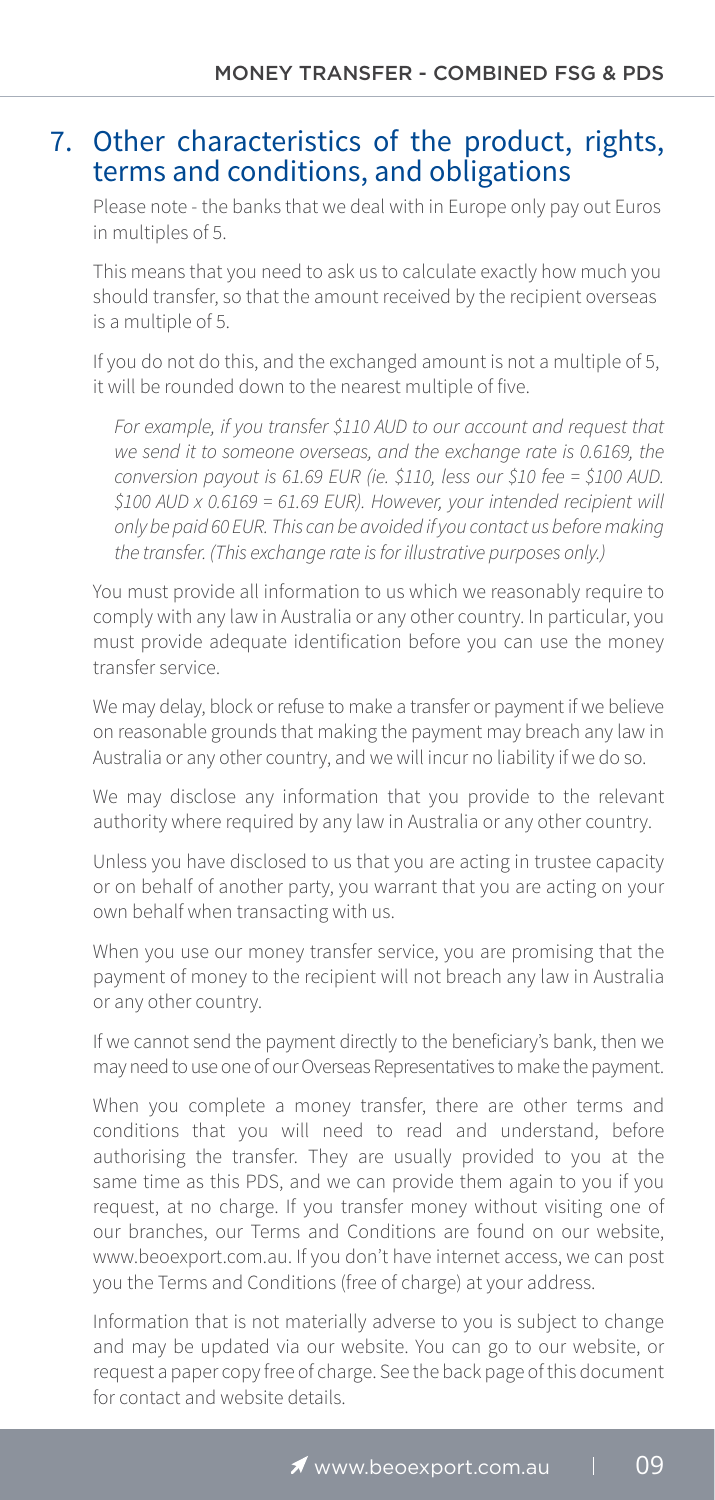### 8. Providing instructions by telephone

When providing instructions by telephone, you will need to provide us with adequate identification information.

We are not liable for any loss that arises from incorrect identification information being provided.

You will be required to indemnify us for any loss that occurs as a result of BEO-Export acting in good faith on your verbal instructions. You agree to pay any charges incurred by us as a result of us acting in good faith on your verbal instructions.

#### 9. Stopping or cancelling a payment

We transfer your money as quickly as we can. This is usually at the end of each business day. If you wish to stop a transfer for any reason, you should contact us by telephone immediately. Fees and charges apply – see Appendix 1.

In this situation, the account holder needs to contact our customer representatives using the details at the start of this document, to request Beo-Export to stop or cancel a payment.

If we agree to stop or cancel the payment, we will not return the funds to you until they are received by us from the Overseas Representative. If the funds have not yet been sent by us, they will be available to you on the same day that you made the request to stop or cancel the relevant payment. The funds will be available at the branch at which you requested the transfer.

The Overseas Representative may charge a fee and this will be deducted from the funds before they are returned (see Appendix 1).

You will be required to indemnify us for any loss that occurs as a result of us agreeing to stop or cancel the payment.

#### 10. Dispute resolution

See page 5 of this document, under the heading 'What should you do if you have a complaint?'.

### 11. Tax implications

Money transfers may have tax implications. These are often complex, and are specific to your circumstances. You should discuss any taxation questions you may have with your tax adviser before using our money transfer service.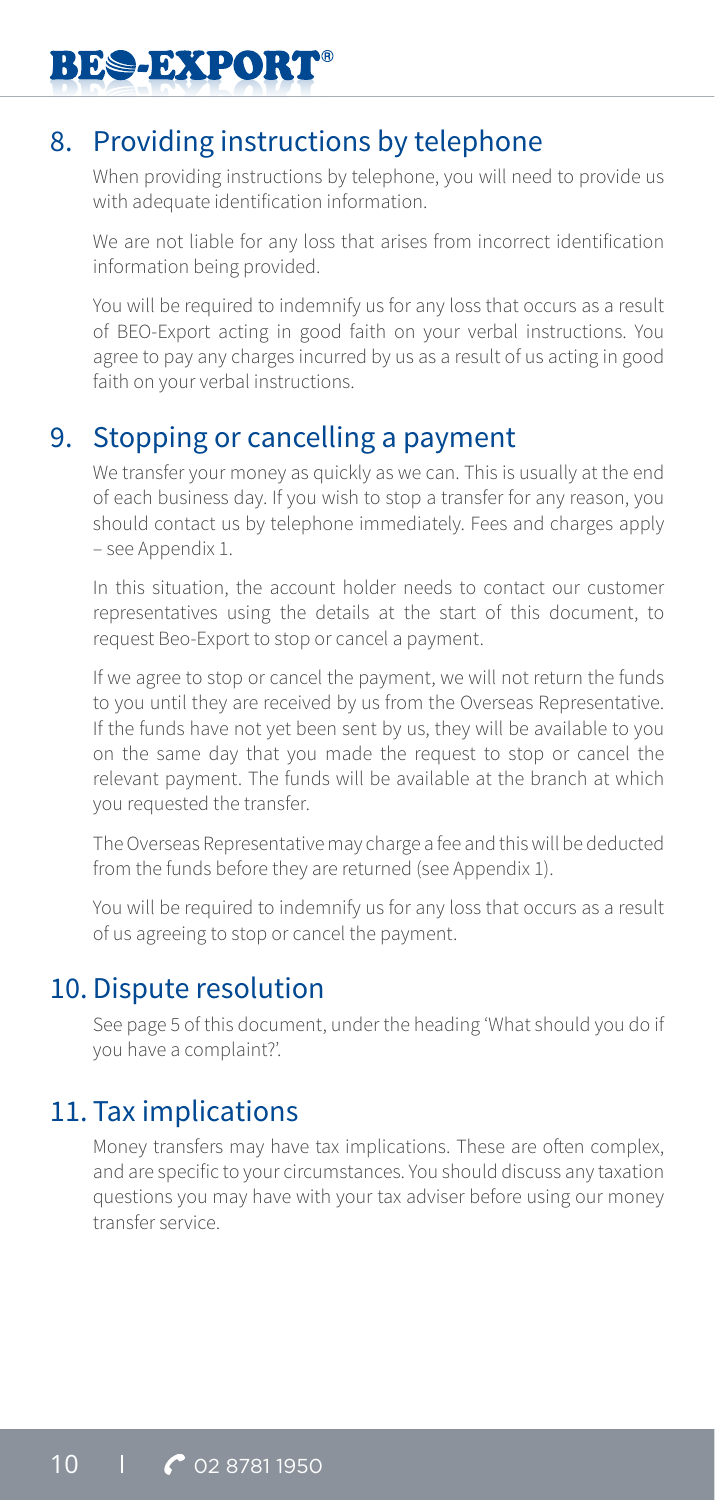#### 12. What are our different roles?

BEO-Export is the product issuer. This means that we provide the facility you use to transfer money, and do not act on behalf of anyone else.

BEO-Export is also the service provider. Our representatives can explain the product and help you use the money transfer services. This role is undertaken on behalf of the product issuer.

#### 13. Would you like more information?

You can find out more about this product by contacting us using the details on the back page of this document. You can also look at our website for more information www.beoexport.com.au

This PDS was prepared on 16 May 2022 by the product issuer, BEO-Export (Australia) Pty Ltd.

You may obtain a free paper copy of this Combined FSG and PDS, and any updates, by emailing **info@beoexport.com.au**, or by calling us on 02 8781 1950.

### 14. Glossary

*AUD*

Australian dollars

#### *Overseas Representative*

An Overseas Bank or associate of ours which is located outside Australia.

You can designate who receives the funds, and how the recipient receives and is notified of the funds.

#### *Overseas Banks*

A bank that is a registered bank in a country other than Australia.

#### *Representative*

This includes a director or employee of BEO-Export and a director or employee of an Overseas Representative.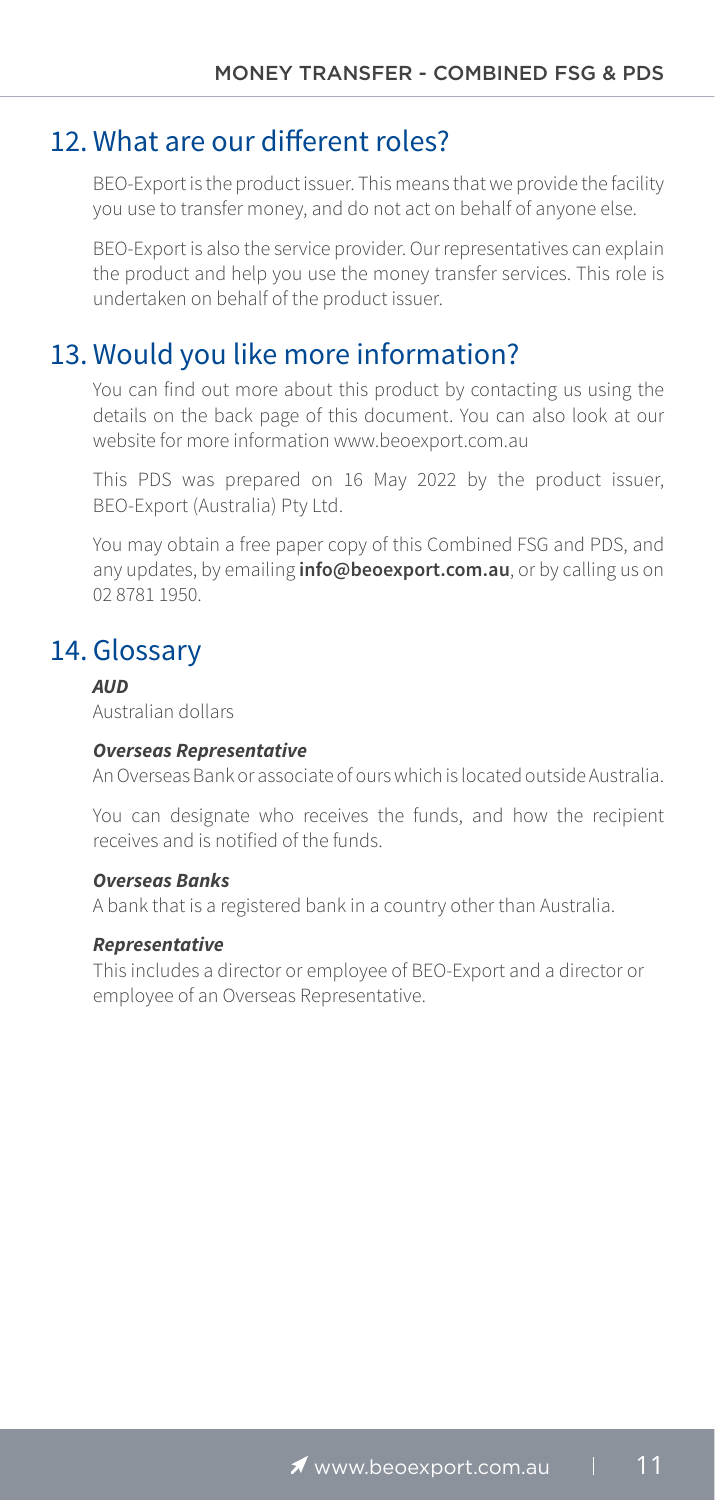## **APPENDIX 1 - SCHEDULE OF FEES AND CHARGES**

#### A) When transferring money from Australia? **CASH TRANSACTIONS**

BEO-Export receives a flat fee paid directly by you. The fee is based upon the amount of currency that is transferred to the recipient - it is not contingent on exchange rates. The flat fee is charged when your funds have cleared in our accounts, and deducted directly from those funds. Payment can be made by electronic funds transfer, EFTPOS, credit card, cash, cheque or money order.

BEO-Export uses Westpac Bank Foreign Exchange Rate (Bank Sell - Cash) to calculate and determine the amount for payouts.

| FROM(S)    | TO(5)               | FEE (AUD) |
|------------|---------------------|-----------|
| $\Omega$   | 100.00              | \$10.00   |
| 100.01     | 200.00              | \$20.00   |
| 200.01     | 300.00              | \$25.00   |
| 300.01     | 400.00              | \$30.00   |
| 400.01     | 500.00              | \$35.00   |
| 500.01     | 750.00              | \$40.00   |
| 750.01     | 1,000.00            | \$45.00   |
| 1,000.01   | 3,000.00            | \$50.00   |
| 3,000.01   | 10,000.00           | \$0       |
| 10,000.01+ | NO FEE <sup>^</sup> |           |

#### FEES - CASH PAYOUTS

BEO-Export's fee structure, as outlined in the table left is for cash payouts only and is based on the amount of Australian Dollars (AUD) that are to be transferred overseas.

Please note that additional fees may apply for extra transaction services used as listed below under the 'Additional Fees' heading.

^guaranteed payout amount with special exchange rate discounts

*Examples:* Payment Amount



\*Used for illustrative purposes only.

#### ADDITIONAL FEES

Additional transaction fees associated with BEO-Export cash payouts.

- Delivery of a payout to the recipient's home address via Post Office services depending on the country of destination. \*Subject to change
- Cancelling a transfer after it has been requested  $\qquad \qquad$  \$20 AUD

 $1\% - 5\%$ of the amount transferred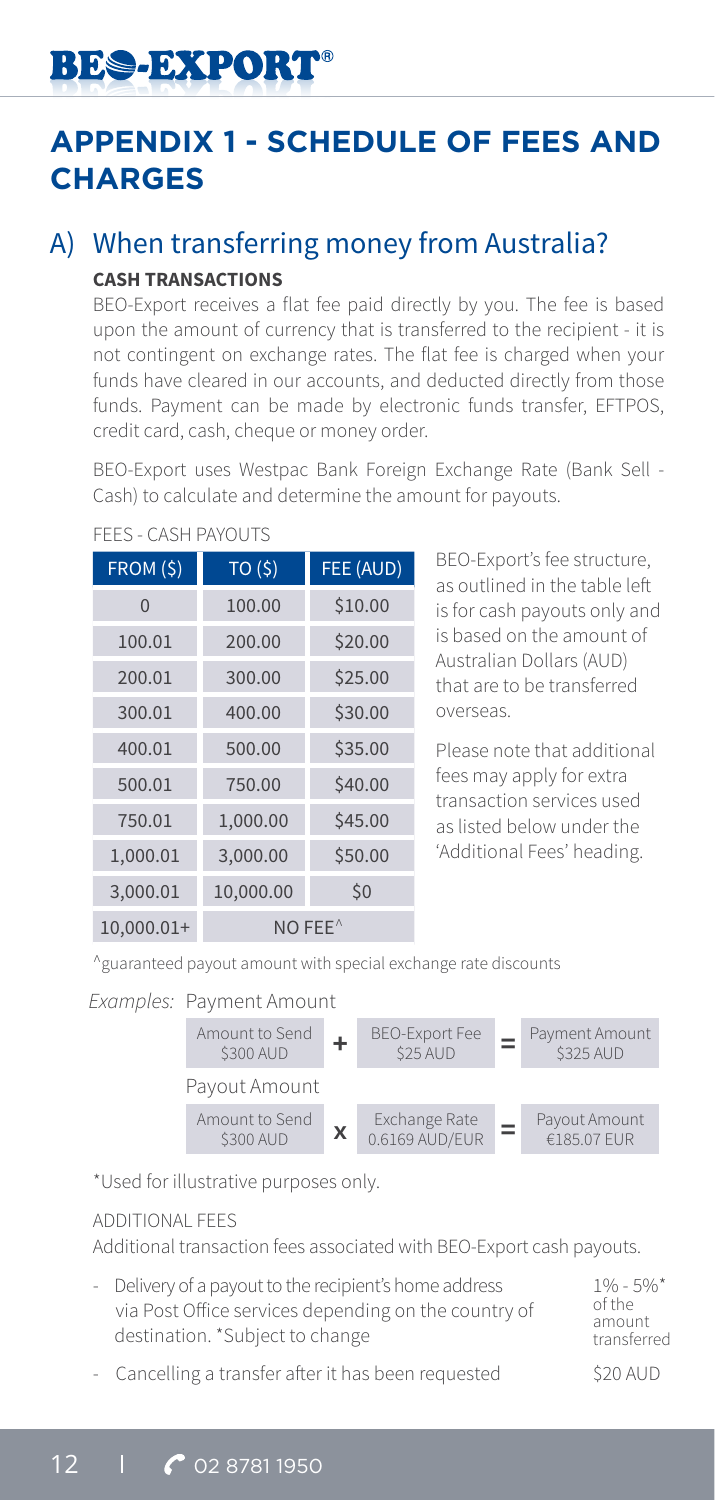#### **TELEGRAPHIC TRANSFERS - TT**

BEO-Export uses Westpac Bank Foreign Exchange Rate (Bank Sell - TT) to calculate and determine the amount for payouts to nominated Bank Accounts Worldwide.

| FROM (\$)   | TO(S)                                      | TT Fee (AUD) |
|-------------|--------------------------------------------|--------------|
| 0.00        | 10,000.00                                  | \$20.00      |
| Over 10,000 | No fees and special exchange rate benefits |              |

*If using TT direct to the recipient's account, you will need to contact BEO-Export on (02) 8781 1950 for a quote.*

#### ADDITIONAL FEES

Additional transaction fees associated with BEO-Export cash payouts.

- Intermediary Bank charge  $$40$  AUD Instead of the recipient paying the intermediary bank charge, you, as the sender, now have the option to do this.
- Amendment to telegraphic transfer Instructions \$25 AUD This fee is charged if you request us to change the details on a telegraphic transfer after we have remitted the funds.
- Rejected telegraphic transfer **Other bank** fee applies This fee applies where a telegraphic transfer is rejected by another bank due to incorrect or missing information that you have provided. The returning bank generally deducts a fee from the amount before it is returned, which is passed onto you.
- Cancelling a transfer after it has been requested  $\sim$  \$20 AUD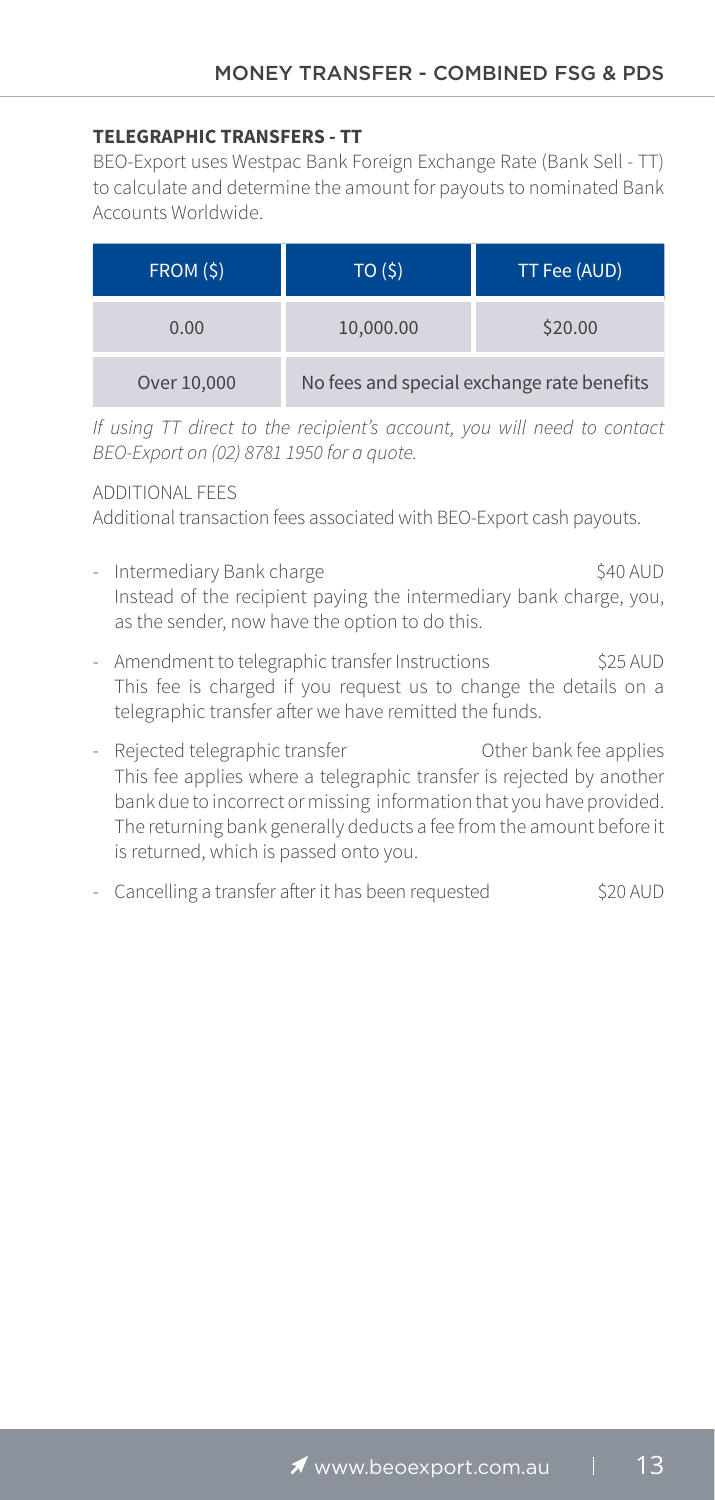## B) When transferring money to Australia?

BEO-Export's fee is a flat fee based upon the amount of Australian dollars that are paid out to the recipient, in Australia. The fee in Australian dollars is deducted from the amount sent after the exchange rate has been applied. The fee is based upon the amount of currency that is transferred to the recipient - it is not contingent on exchange rates.

The fee will be deducted from the overall amount sent and is deducted from the amount before the money is transferred to the recipient

BEO-Export uses Westpac Bank Foreign Exchange Rate (Bank Buy - TT) to calculate and determine the amount for payouts.

| FROM(S)                            | TO(5)     | FEE (AUD) |
|------------------------------------|-----------|-----------|
| $\Omega$                           | 100.00    | \$10.00   |
| 100.01                             | 200.00    | \$20.00   |
| 200.01                             | 300.00    | \$25.00   |
| 300.01                             | 400.00    | \$30.00   |
| 400.01                             | 500.00    | \$35.00   |
| 500.01                             | 750.00    | \$40.00   |
| 750.01                             | 1,000.00  | \$45.00   |
| 1,000.01                           | 3,000.00  | \$50.00   |
| 3,000.01                           | 10,000.00 | \$0       |
| 10,000.01+<br>$NO$ FEE $^{\wedge}$ |           |           |

#### FEES - PAYOUTS

BEO-Export's fee structure is based on the amount of Australian Dollars (AUD that are to be paid out to the recipient, in Australia.

Please note that additional fees may apply for extra transaction services used as noted below under the 'Additional Fees' heading.

^guaranteed payout amount with special exchange rate discounts

*Examples:* Payment Amount



\*Used for illustrative purposes only.

#### ADDITIONAL FEES

- Cancelling or amending a transfer after it has been requested \$20 AUD

## C) OTHER THINGS TO KNOW ABOUT OUR FEES

The fees set out in Appendix 1 don't include the spread we earn, as described in section 6 of the FSG. A copy of our Combined FSG and PDS is available free of charge by contacting us using the details on the back page of this document.

We may reduce or waive fees depending on various promotions that we offer. For example, we waive some fees for BEO-Travel customers who use the BEO Cash Card.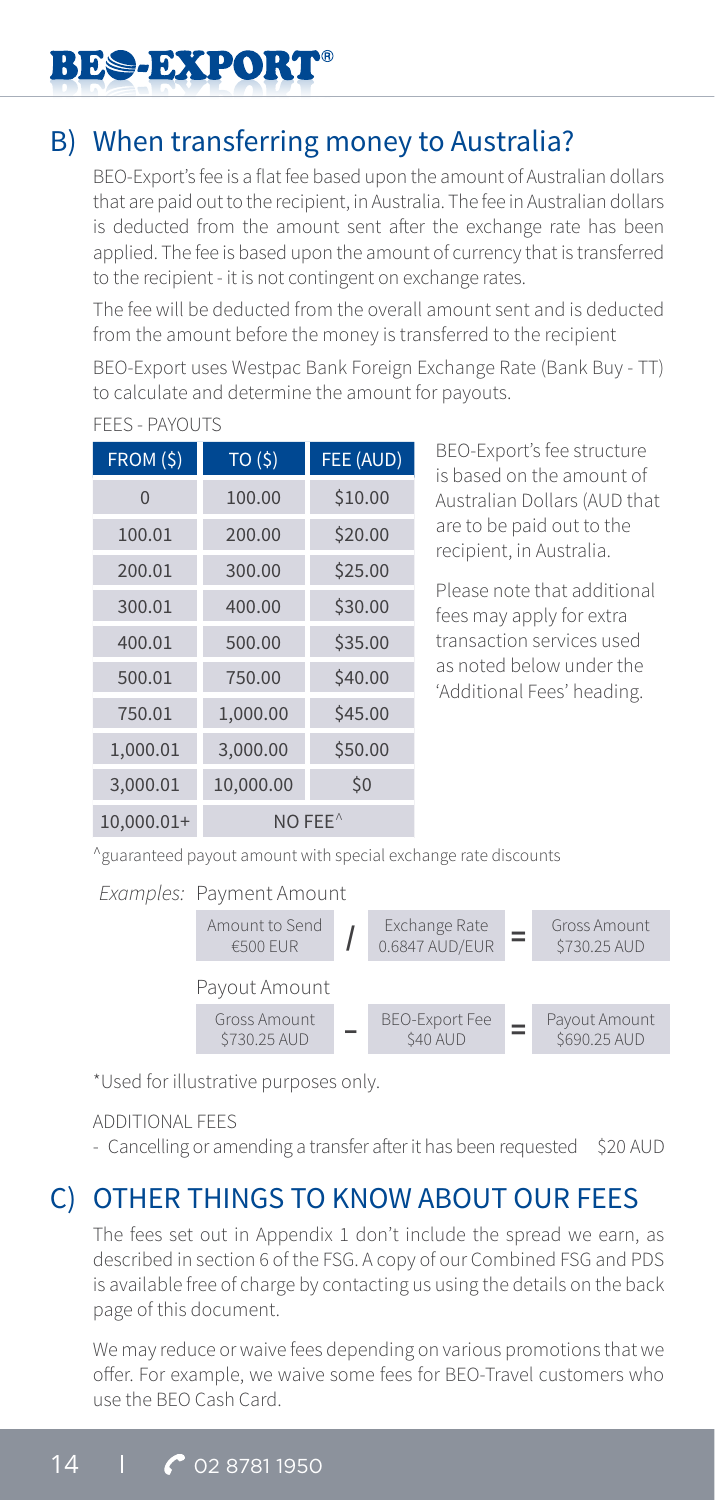## **NOTES**